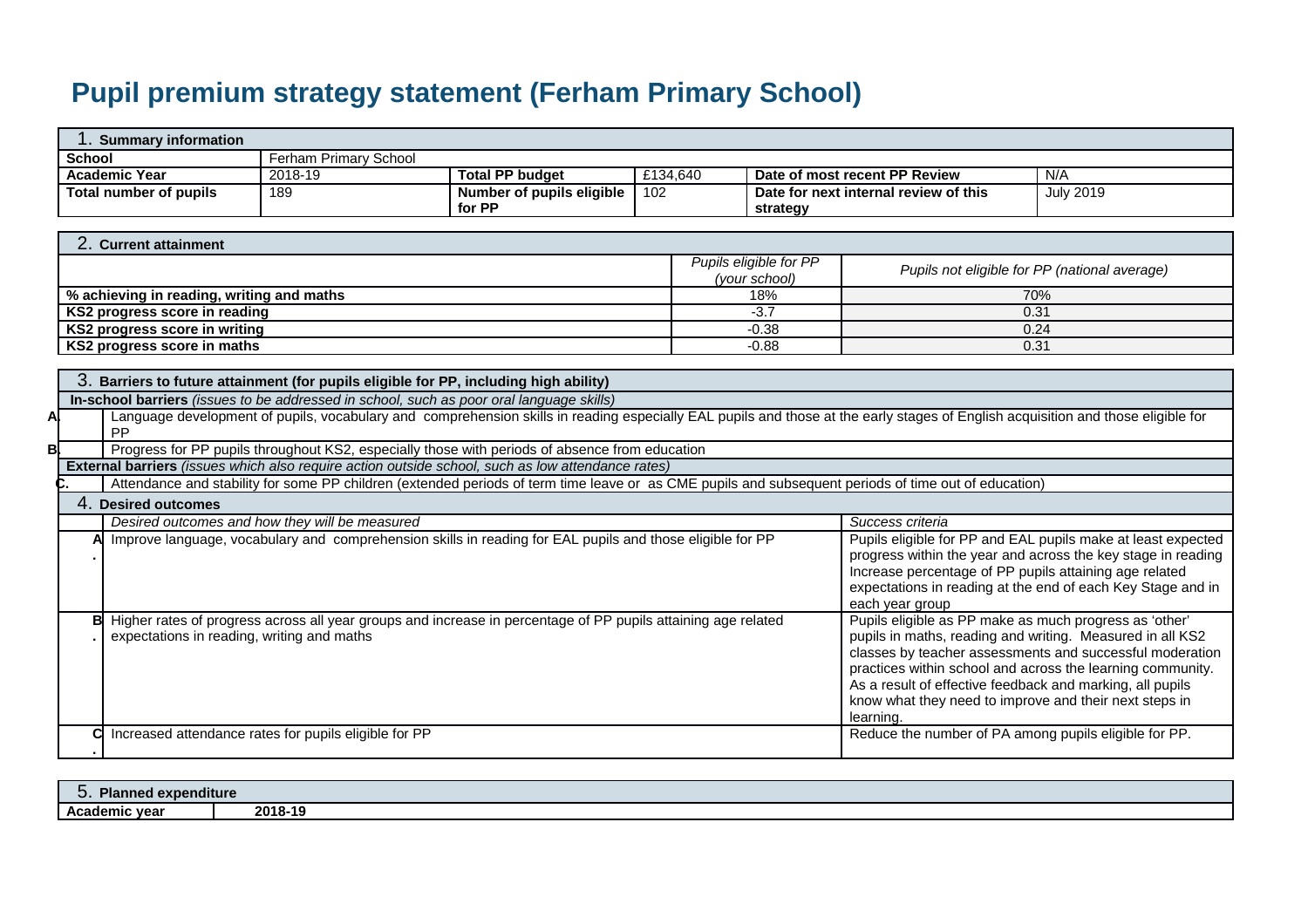The three headings below enable schools to demonstrate how they are using the pupil premium to improve classroom pedagogy, provide targeted support and support whole school strategies.

|                                                                                                                          | Quality of teaching for all and targeted support                                                                                                                                                                                                                                                            |                                                                                                                                                                                                                                                                                                                                       |                                                                                                                                                                                                                                                                    |                                                                    |                                         |
|--------------------------------------------------------------------------------------------------------------------------|-------------------------------------------------------------------------------------------------------------------------------------------------------------------------------------------------------------------------------------------------------------------------------------------------------------|---------------------------------------------------------------------------------------------------------------------------------------------------------------------------------------------------------------------------------------------------------------------------------------------------------------------------------------|--------------------------------------------------------------------------------------------------------------------------------------------------------------------------------------------------------------------------------------------------------------------|--------------------------------------------------------------------|-----------------------------------------|
| <b>Desired outcome</b>                                                                                                   | Chosen action / approach                                                                                                                                                                                                                                                                                    | What is the evidence and rationale for<br>this choice?                                                                                                                                                                                                                                                                                | How will you ensure it is<br>implemented well?                                                                                                                                                                                                                     | <b>Staff lead</b>                                                  | When will you review<br>implementation? |
| Improve language,<br>vocabulary and<br>comprehension skills<br>in reading for EAL<br>pupils and those<br>eligible for PP | Continue to implement<br><b>Bedrock Vocabulary</b><br>programme in Y4-6<br>$\bullet$<br>Review and refine the<br>approach to teaching reading<br>in KS2 as a whole class with<br>teaching assistants supporting<br>the delivery of the Wave 1<br>quality first teaching and the<br>precise differentiation. | Recognising and support<br>language/learning needs to<br>accelerate progress<br>The introduction of Bedrock<br>Vocabulary programme in Y4, 5, 6<br>and OUP Comprehension Express<br>Programme in Y4 during 17-18<br>supported the development of pupil's<br>language development. Initial data<br>was positive from these approaches. | ٠<br>Termly SEND review<br>meetings for identified<br>pupils.<br>$\bullet$<br>Termly Pupil progress<br>meetings monitor the<br>summative assessment of<br>pupils.<br>$\bullet$<br>Formative assessment and<br>classroom progress is<br>monitored regularly as part | Headteac<br>her<br>Deputy<br>head<br>English<br>subject<br>leaders | Every half term                         |
|                                                                                                                          | Ensure quality texts are<br>accessible for all pupils to read<br>that age and stage<br>appropriate.<br>Focus on vocabulary and<br>$\bullet$<br>language development in all<br>aspects of the curriculum                                                                                                     |                                                                                                                                                                                                                                                                                                                                       | of the whole school<br>monitoring programme                                                                                                                                                                                                                        |                                                                    |                                         |
|                                                                                                                          | Teaching assistants support<br>the pupils to apply the learning<br>from the wave 2 and wave 3<br>reading focused interventions<br>as part of the classroom<br>strategies.                                                                                                                                   |                                                                                                                                                                                                                                                                                                                                       |                                                                                                                                                                                                                                                                    |                                                                    |                                         |
|                                                                                                                          | $\bullet$<br>As a result of the pupil<br>progress meetings and SEN<br>reviews, the teaching<br>assistants deliver reading<br>focused interventions for<br>targeted children as identified<br>on the SEN and Pupil<br>premium provision mapping.                                                             |                                                                                                                                                                                                                                                                                                                                       |                                                                                                                                                                                                                                                                    |                                                                    |                                         |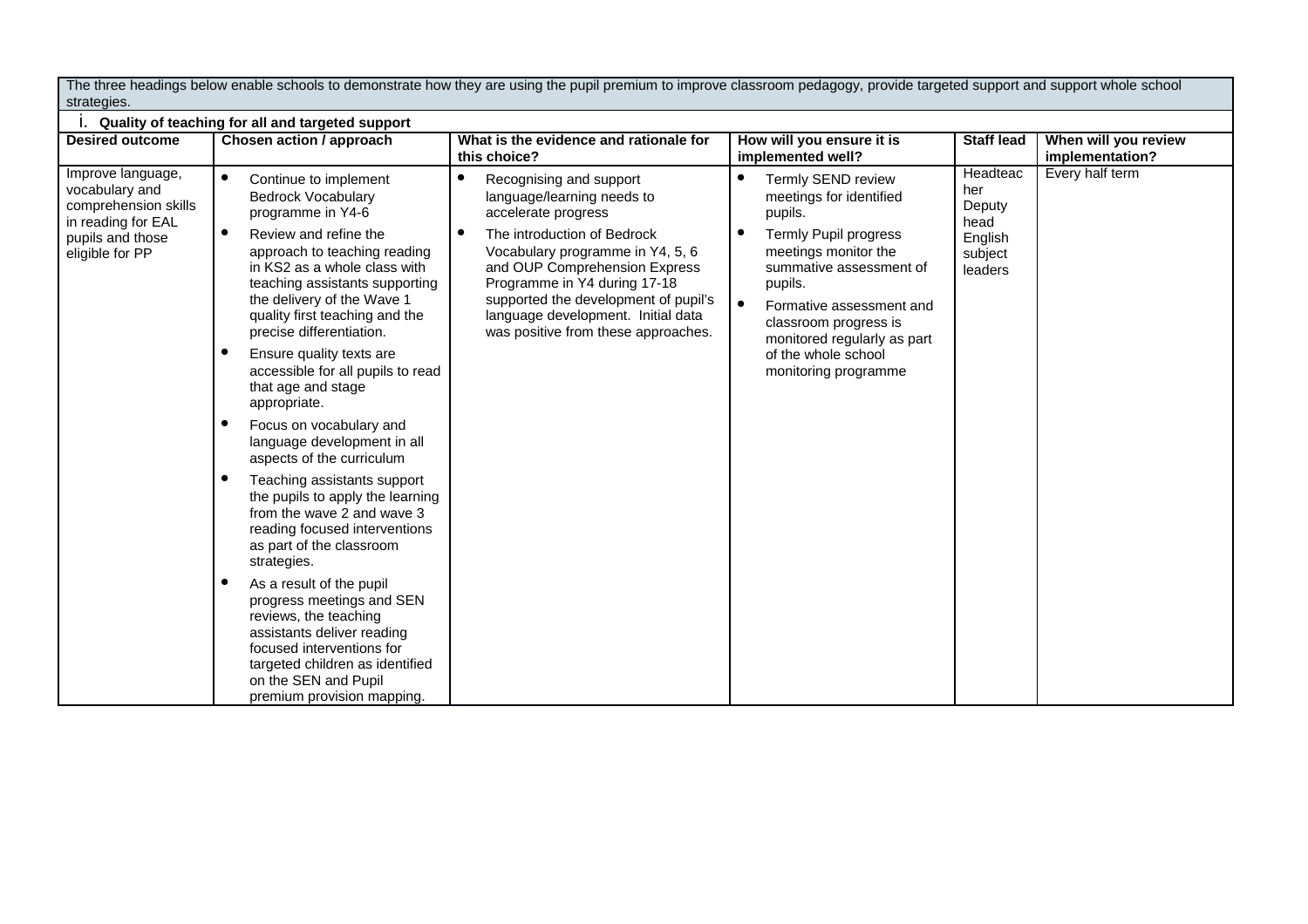| Higher rates of<br>progress across all<br>year groups and<br>increase in                    | Teaching assistant in each<br>KS2 class to support the<br>delivery of Wave 1 quality first<br>teaching and precise                                                                                                         | Evidence base from interventions that<br>are most effective for children's<br>learning and progress when learning<br>is followed up and supported by | Termly SEND review<br>meetings for identified<br>pupils.                                                | Headteac<br>her<br><b>SENDCO</b> | Every term |
|---------------------------------------------------------------------------------------------|----------------------------------------------------------------------------------------------------------------------------------------------------------------------------------------------------------------------------|------------------------------------------------------------------------------------------------------------------------------------------------------|---------------------------------------------------------------------------------------------------------|----------------------------------|------------|
| percentage of PP<br>pupils attaining age<br>related expectations<br>in reading, writing and | differentiation within the<br>classroom for all pupils.<br>Teaching assistants support                                                                                                                                     | classroom strategies.                                                                                                                                | Termly Pupil progress<br>meetings monitor the<br>summative assessment of<br>pupils.                     |                                  |            |
| maths                                                                                       | the pupils to apply the learning<br>from the wave 2 and wave 3<br>interventions as part of the<br>classroom strategies.                                                                                                    |                                                                                                                                                      | Formative assessment and<br>classroom progress is<br>monitored regularly as part<br>of the whole school |                                  |            |
|                                                                                             | As a result of the pupil<br>progress meetings and SEN<br>reviews, the teaching<br>assistants deliver focused<br>interventions for targeted<br>children as identified on the<br>SEN and Pupil premium<br>provision mapping. |                                                                                                                                                      | monitoring programme                                                                                    |                                  |            |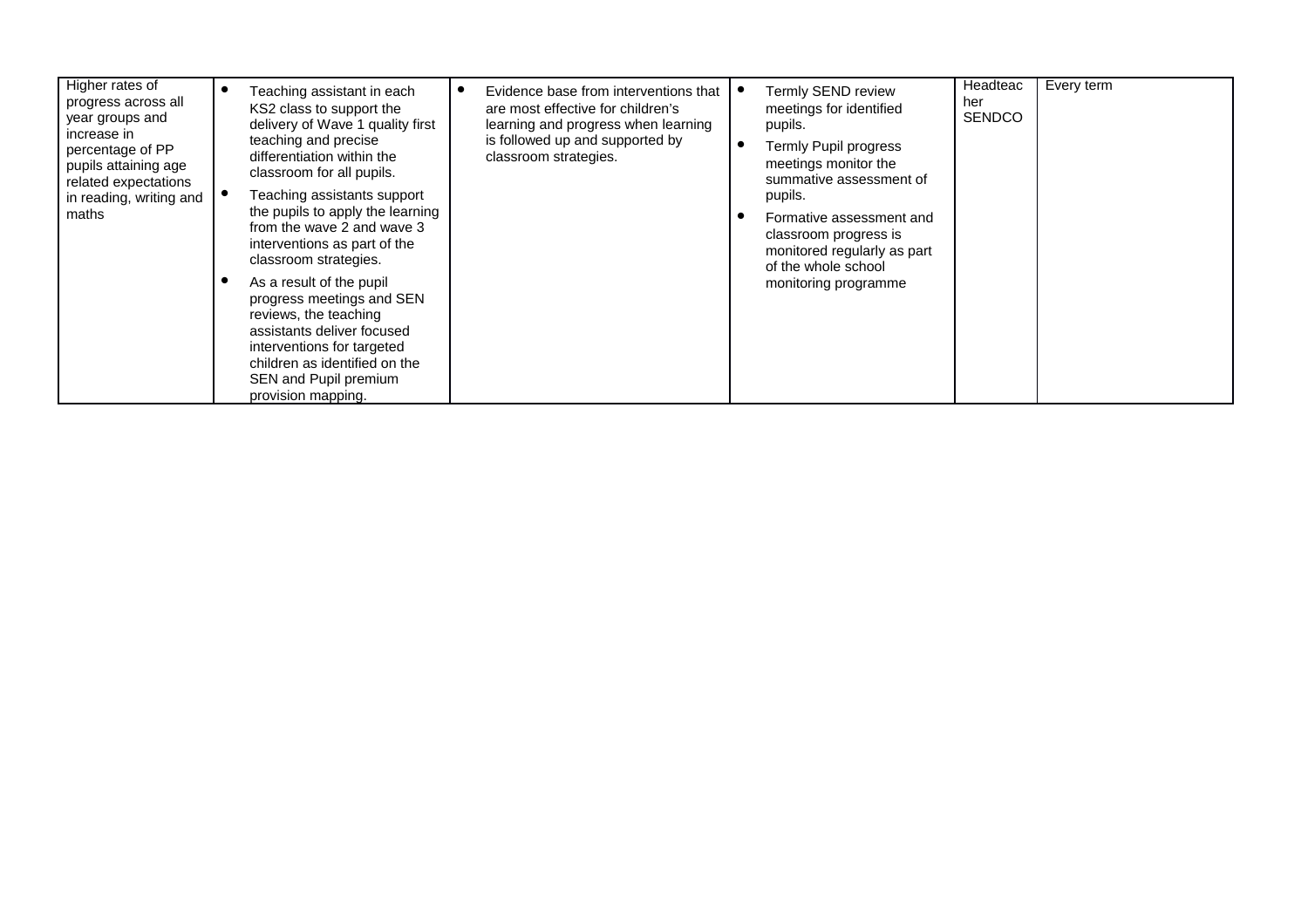|                                                                                                                                                                                  | $\bullet$<br>As a result of the school's<br>feedback and marking policy,<br>all pupils are provided with<br>timely and effective feedback<br>and know what to improve in<br>their next steps in learning.<br>Whole staff CPD to explore<br>developing pupils'<br>metacognition and<br>understanding their own<br>learning processes.<br>Implement approaches within<br>the classroom to support<br>children's learning and the<br>effectiveness of self/peer<br>feedback. Staff CPD to<br>develop adult understanding of<br>how to improve pupils'<br>metacognition and self-<br>regulated learning.<br>$\bullet$<br>Review the curriculum and use<br>staff CPD to enhance the<br>curriculum to provide cohesive<br>learning opportunities that will<br>support children's knowledge<br>about learning and what they<br>need to improve | $\bullet$<br>School's feedback and marking policy<br>was reviewed and a new policy<br>implemented in September 2017.<br>The impact on pupil learning and<br>understanding has been reviewed.<br>Pupils are becoming more involved in<br>the own assessment and ownership<br>of learning. This needs to be<br>developed to have greater impact.<br>EEF guidance report 'Metacognition<br>$\bullet$<br>and self-regulated learning' identifies<br>this as high impact, low cost<br>approach to improving the attainment<br>of disadvantaged learners | As part of the whole school<br>monitoring programme:<br>$\bullet$<br>Work scrutiny<br>$\bullet$<br>Drop-ins<br>Formal lesson observations<br>$\bullet$<br>Pupil discussions<br>$\bullet$<br>Pupil progress meetings<br>$\bullet$<br>Individual teaching<br>improvement plans<br>(bespoke)<br>$\bullet$<br>Staff discussions | Headteac<br>her<br>Deputy<br>head | Every term                              |
|----------------------------------------------------------------------------------------------------------------------------------------------------------------------------------|-----------------------------------------------------------------------------------------------------------------------------------------------------------------------------------------------------------------------------------------------------------------------------------------------------------------------------------------------------------------------------------------------------------------------------------------------------------------------------------------------------------------------------------------------------------------------------------------------------------------------------------------------------------------------------------------------------------------------------------------------------------------------------------------------------------------------------------------|----------------------------------------------------------------------------------------------------------------------------------------------------------------------------------------------------------------------------------------------------------------------------------------------------------------------------------------------------------------------------------------------------------------------------------------------------------------------------------------------------------------------------------------------------|-----------------------------------------------------------------------------------------------------------------------------------------------------------------------------------------------------------------------------------------------------------------------------------------------------------------------------|-----------------------------------|-----------------------------------------|
|                                                                                                                                                                                  |                                                                                                                                                                                                                                                                                                                                                                                                                                                                                                                                                                                                                                                                                                                                                                                                                                         |                                                                                                                                                                                                                                                                                                                                                                                                                                                                                                                                                    |                                                                                                                                                                                                                                                                                                                             |                                   | Total budgeted cost   £89,500           |
| ii. Targeted support                                                                                                                                                             |                                                                                                                                                                                                                                                                                                                                                                                                                                                                                                                                                                                                                                                                                                                                                                                                                                         |                                                                                                                                                                                                                                                                                                                                                                                                                                                                                                                                                    |                                                                                                                                                                                                                                                                                                                             |                                   |                                         |
| <b>Desired outcome</b>                                                                                                                                                           | Chosen action / approach                                                                                                                                                                                                                                                                                                                                                                                                                                                                                                                                                                                                                                                                                                                                                                                                                | What is the evidence and rationale for<br>this choice?                                                                                                                                                                                                                                                                                                                                                                                                                                                                                             | How will you ensure it is<br>implemented well?                                                                                                                                                                                                                                                                              | <b>Staff lead</b>                 | When will you review<br>implementation? |
| Higher rates of<br>progress across all<br>year groups and<br>increase in<br>percentage of PP<br>pupils attaining age<br>related expectations<br>in reading, writing and<br>maths | $\bullet$<br>As a result of SEN reviews<br>and the identification of<br>specific SEMH targets,<br>learning mentor to deliver<br>targeted programmes of<br>support to identified pupils.                                                                                                                                                                                                                                                                                                                                                                                                                                                                                                                                                                                                                                                 | $\bullet$<br>PIVATS used to identify small targets<br>for children with SEMH needs to<br>support the child to access other<br>areas of the curriculum                                                                                                                                                                                                                                                                                                                                                                                              | Termly SEND review<br>meetings for identified<br>pupils.<br><b>Termly Pupil progress</b><br>meetings monitor the<br>summative assessment of<br>pupils.<br>Formative assessment and<br>classroom progress is<br>monitored regularly as part<br>of the whole school                                                           | Headteac<br>her<br>SENDCO         | Every term                              |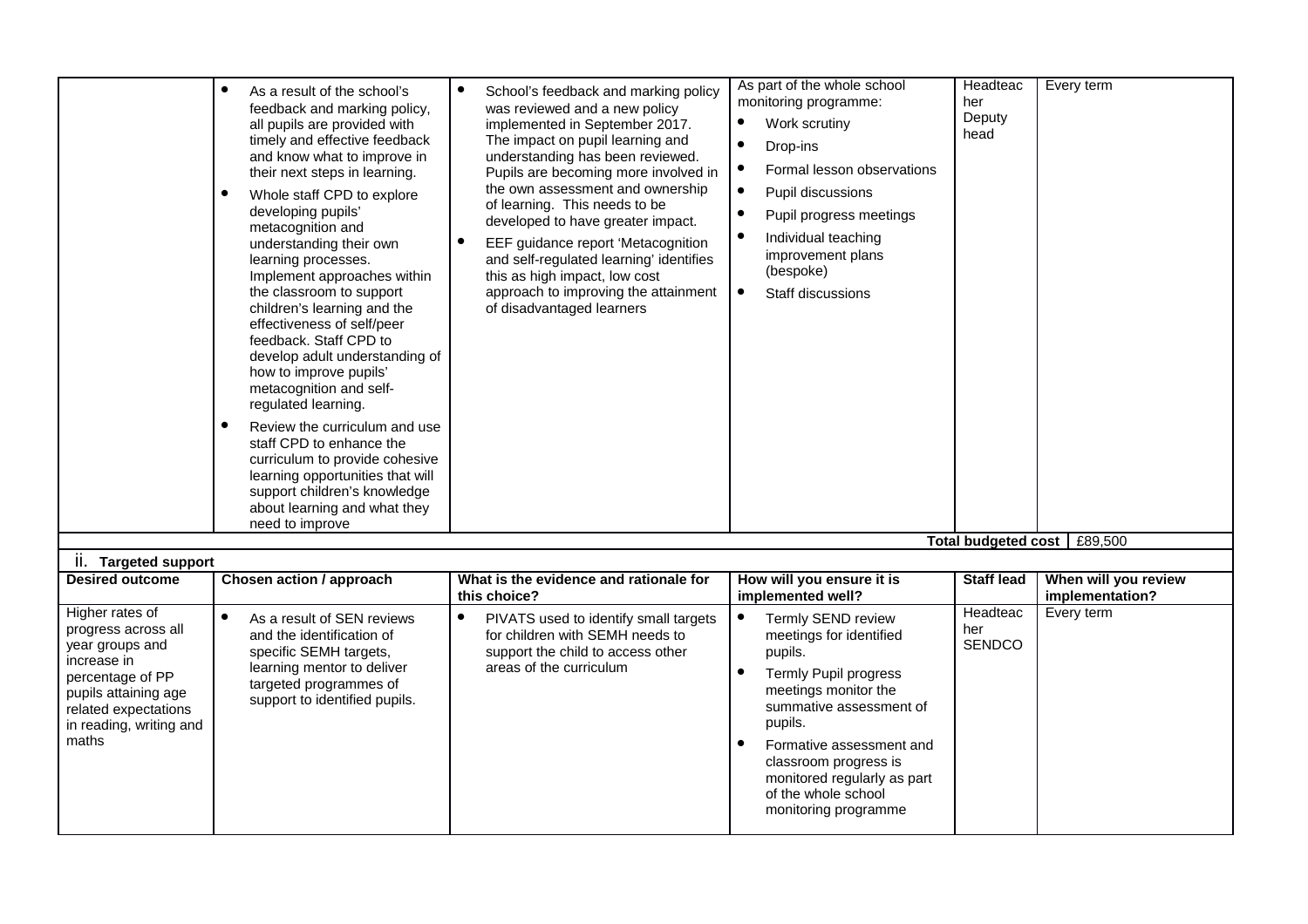|                                                             |                                                                                                                                                                                                                                                                                                                                                                                                                                                                                                                                                                                                             |                                                                         |                                                                                                                                                                      | Total budgeted cost                                                       | £22,955                                 |
|-------------------------------------------------------------|-------------------------------------------------------------------------------------------------------------------------------------------------------------------------------------------------------------------------------------------------------------------------------------------------------------------------------------------------------------------------------------------------------------------------------------------------------------------------------------------------------------------------------------------------------------------------------------------------------------|-------------------------------------------------------------------------|----------------------------------------------------------------------------------------------------------------------------------------------------------------------|---------------------------------------------------------------------------|-----------------------------------------|
| Ш.<br>Other approaches                                      |                                                                                                                                                                                                                                                                                                                                                                                                                                                                                                                                                                                                             |                                                                         |                                                                                                                                                                      |                                                                           |                                         |
| <b>Desired outcome</b>                                      | Chosen action/approach                                                                                                                                                                                                                                                                                                                                                                                                                                                                                                                                                                                      | What is the evidence and rationale for<br>this choice?                  | How will you ensure it is<br>implemented well?                                                                                                                       | <b>Staff lead</b>                                                         | When will you review<br>implementation? |
| Increased attendance<br>rates for pupils<br>eligible for PP | Create a new role within the<br>staffing structure and employ<br>an Attendances and Family<br>Engagement Officer with<br>responsibility for the rigorous<br>tracking of pupil attendance.<br>As a result of this daily and<br>rigorous monitoring, the<br>Attendances and Family<br>Engagement Officer and the<br>learning mentors will work with<br>Early Help to support children<br>and families to increase<br>attendance, making referrals<br>for fixed penalty notices,<br>reporting children as missing<br>from education and developing<br>personalised incentives to<br>encourage good attendance. | Attainment and progress can only be<br>improved if attendance improves. | Termly SEND review meetings<br>for identified pupils.<br>Termly Pupil progress meetings<br>monitor the summative<br>Monthly meetings with Early Help<br>team and SLT | Headteac<br>her<br>Attendanc<br>e and<br>Family<br>Engagem<br>ent Officer | Every half term                         |
|                                                             |                                                                                                                                                                                                                                                                                                                                                                                                                                                                                                                                                                                                             |                                                                         |                                                                                                                                                                      | Total budgeted cost                                                       | £22,185                                 |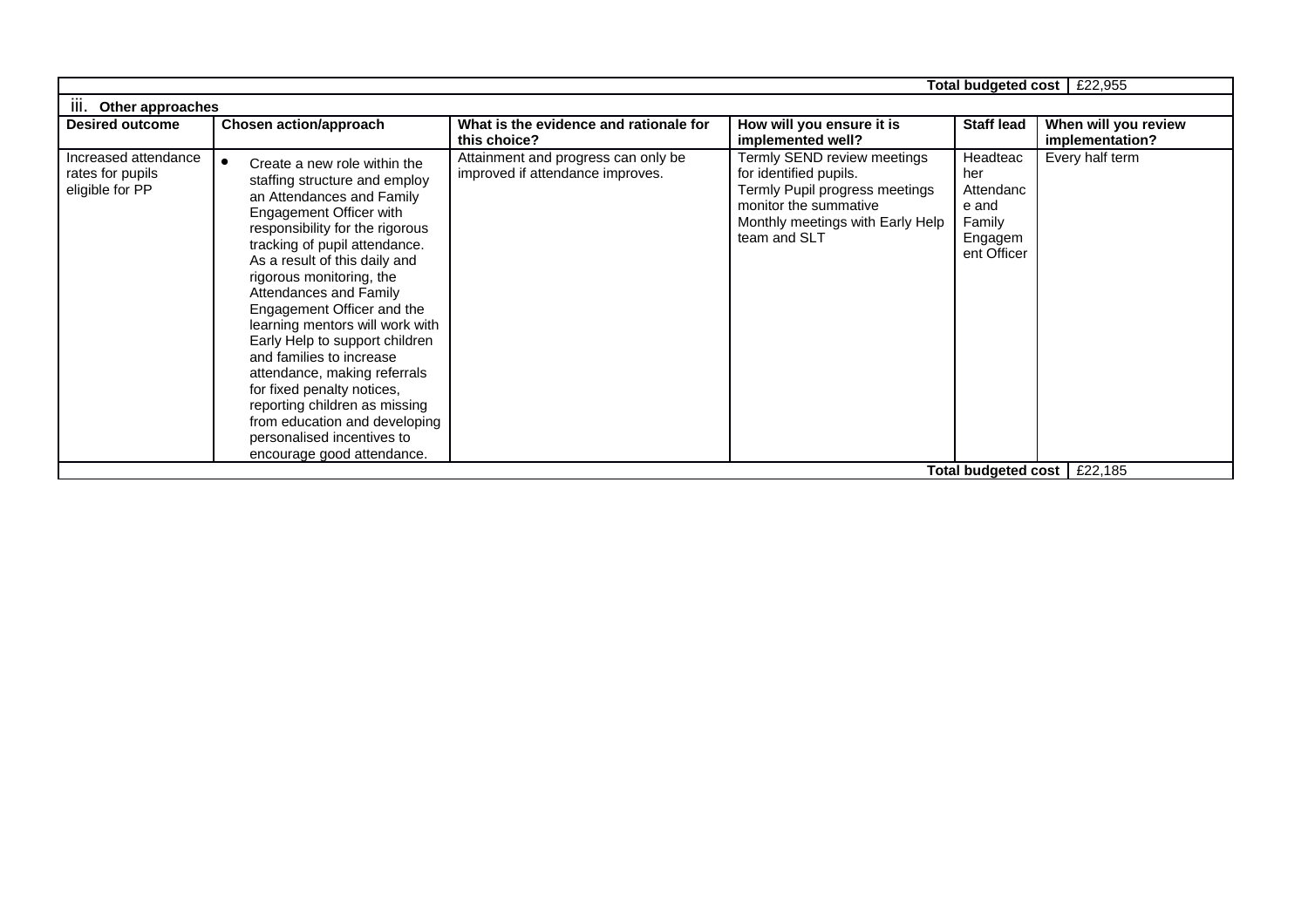| 6. Review of expenditure                                                                                                                                                             |                                                                                                                                                                                                                                                                                                                                                                                                                                                                                                                                                                                                                                        |                                                                                                                                                                                                                                                                                                                                                                                                                                                                                                                                                                                                                                                                                                                                                                                                                                                                                                                                                                                                                                                                                                                                                                                                                                                      |                                                                                                                                                                                                                                                                                                                                                                                                                                                                                                                                                                                                                                                                                                                                                                                                      |                 |
|--------------------------------------------------------------------------------------------------------------------------------------------------------------------------------------|----------------------------------------------------------------------------------------------------------------------------------------------------------------------------------------------------------------------------------------------------------------------------------------------------------------------------------------------------------------------------------------------------------------------------------------------------------------------------------------------------------------------------------------------------------------------------------------------------------------------------------------|------------------------------------------------------------------------------------------------------------------------------------------------------------------------------------------------------------------------------------------------------------------------------------------------------------------------------------------------------------------------------------------------------------------------------------------------------------------------------------------------------------------------------------------------------------------------------------------------------------------------------------------------------------------------------------------------------------------------------------------------------------------------------------------------------------------------------------------------------------------------------------------------------------------------------------------------------------------------------------------------------------------------------------------------------------------------------------------------------------------------------------------------------------------------------------------------------------------------------------------------------|------------------------------------------------------------------------------------------------------------------------------------------------------------------------------------------------------------------------------------------------------------------------------------------------------------------------------------------------------------------------------------------------------------------------------------------------------------------------------------------------------------------------------------------------------------------------------------------------------------------------------------------------------------------------------------------------------------------------------------------------------------------------------------------------------|-----------------|
| <b>Previous Academic Year</b>                                                                                                                                                        | 2017-18                                                                                                                                                                                                                                                                                                                                                                                                                                                                                                                                                                                                                                |                                                                                                                                                                                                                                                                                                                                                                                                                                                                                                                                                                                                                                                                                                                                                                                                                                                                                                                                                                                                                                                                                                                                                                                                                                                      |                                                                                                                                                                                                                                                                                                                                                                                                                                                                                                                                                                                                                                                                                                                                                                                                      |                 |
| Ouality of teaching for all                                                                                                                                                          |                                                                                                                                                                                                                                                                                                                                                                                                                                                                                                                                                                                                                                        |                                                                                                                                                                                                                                                                                                                                                                                                                                                                                                                                                                                                                                                                                                                                                                                                                                                                                                                                                                                                                                                                                                                                                                                                                                                      |                                                                                                                                                                                                                                                                                                                                                                                                                                                                                                                                                                                                                                                                                                                                                                                                      |                 |
| <b>Desired outcome</b><br>$\bullet$<br>Improve language skills of<br>EAL pupils<br>$\bullet$<br>Higher rates of progress<br>across KS2 for lower attaining<br>pupils eligible for PP | Chosen action/approach<br>$\bullet$<br>Teaching assistant in each<br>KS2 class to support the<br>delivery of Wave 1 quality first<br>teaching and precise<br>differentiation within the<br>classroom for all pupils.<br>Teaching assistants support<br>$\bullet$<br>the pupils to apply the learning<br>from the wave 2 and wave 3<br>interventions as part of the<br>classroom strategies.<br>As a result of the pupil<br>$\bullet$<br>progress meetings and SEN<br>reviews, the teaching<br>assistants deliver focused<br>interventions for targeted<br>children as identified on the<br>SEN and Pupil premium<br>provision mapping. | Estimated impact: Did you meet the<br>success criteria? Include impact on pupils not<br>eligible for PP, if appropriate.<br>As a result of targeted intervention to support<br>quality first teaching, progress in KS2 for PP<br>pupils improved in writing and maths.<br>As a result of targeted support and<br>interventions increase from previous year in<br>% of children:<br>$\bullet$<br>meeting phonics screening check in Y1:<br>57.7% of the whole cohort, 47.4% of<br>EAL pupils, 50% PP pupils<br>$\bullet$<br>achieving expected standard in reading<br>at the end of KS2: 28% whole cohort,<br>27.3% EAL pupils (4.3% increase),<br>21.4% PP (1.4% increase)<br>$\bullet$<br>achieving expected standard in writing at<br>the end of KS2: 44% whole cohort (15%<br>increase), 40.9% of EAL pupils (22.9%<br>increase), 35.7% PP (5.7% increase)<br>$\bullet$<br>achieving expected standard in reading,<br>writing and maths at the end of KS2:<br>24% whole cohort (3% increase), 27.3%<br>of EAL pupils (13.7% increase), 21.4%<br>PP (14.4% increase)<br>Progress for disadvantaged pupils<br>significantly improved in writing (-0.38 in<br>2018 compared to -3.2 in 2017) and<br>maths (-0.8 in 2018 compared to -3.4 in<br>2017) | <b>Lessons learned</b><br>(and whether you will continue with this approach)<br>There is a wide spread of abilities within the pupil<br>population in each class and differentiation is a<br>significant challenge to ensure that the needs of all<br>pupils are being met. The impact of the effective<br>and targeted deployment of additional adults to<br>support the delivery of wave 1 quality first teaching<br>and the application of skills from wave 2 and wave<br>3 interventions is evident in the progress and<br>attainment.<br>Impact of embedding whole school initiatives and<br>CPD over time: daily write, focus on talk for writing,<br>developing further reading into writing; feedback<br>and marking developments in use of writing targets.<br>Continue with this approach. | Cost<br>£68,432 |
| ii. Targeted support                                                                                                                                                                 |                                                                                                                                                                                                                                                                                                                                                                                                                                                                                                                                                                                                                                        |                                                                                                                                                                                                                                                                                                                                                                                                                                                                                                                                                                                                                                                                                                                                                                                                                                                                                                                                                                                                                                                                                                                                                                                                                                                      |                                                                                                                                                                                                                                                                                                                                                                                                                                                                                                                                                                                                                                                                                                                                                                                                      |                 |
| <b>Desired outcome</b>                                                                                                                                                               | Chosen action/approach                                                                                                                                                                                                                                                                                                                                                                                                                                                                                                                                                                                                                 | Estimated impact: Did you meet the<br>success criteria? Include impact on pupils not<br>eligible for PP, if appropriate.                                                                                                                                                                                                                                                                                                                                                                                                                                                                                                                                                                                                                                                                                                                                                                                                                                                                                                                                                                                                                                                                                                                             | <b>Lessons learned</b><br>(and whether you will continue with this approach)                                                                                                                                                                                                                                                                                                                                                                                                                                                                                                                                                                                                                                                                                                                         | Cost            |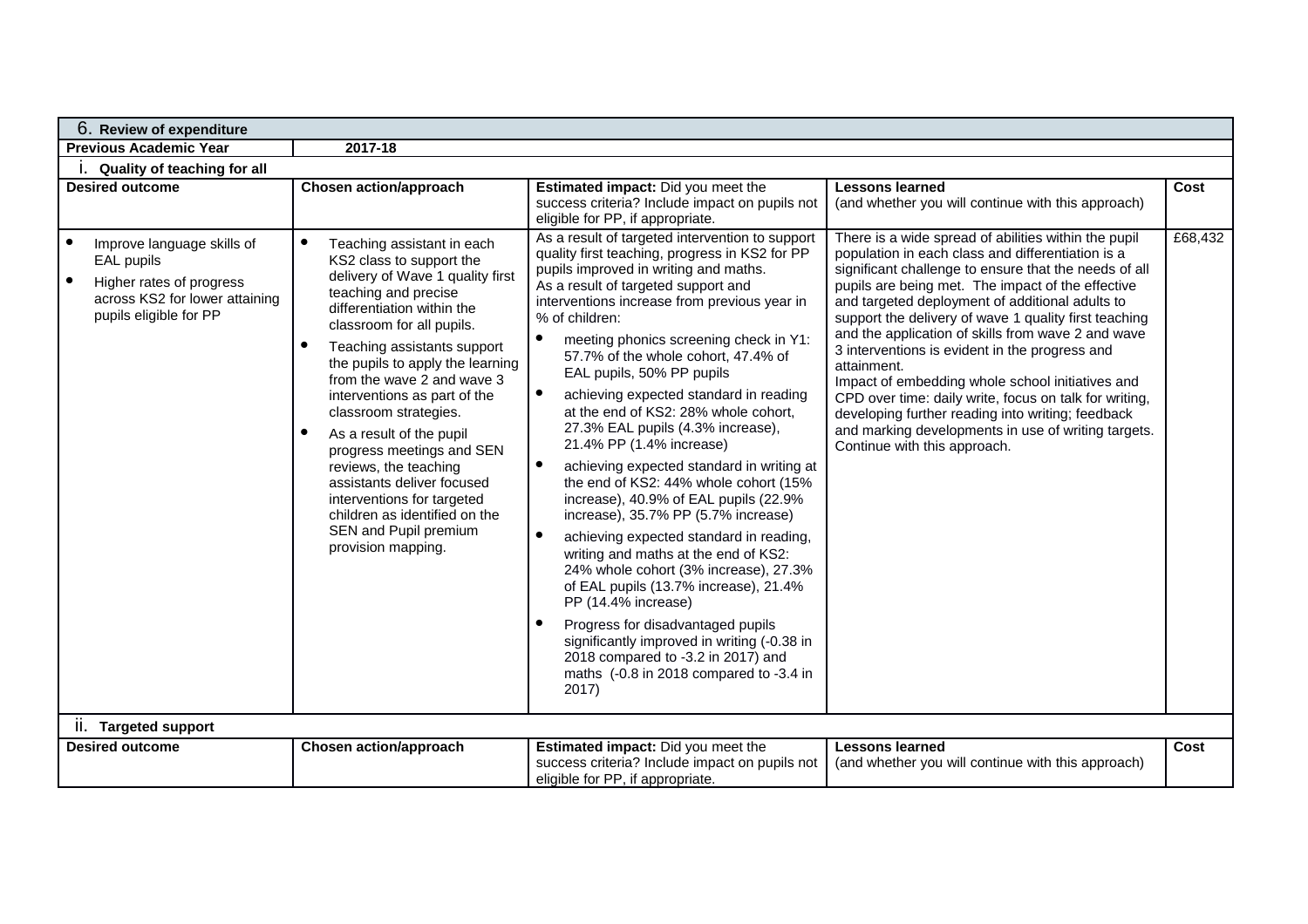| $\bullet$<br>Higher rates of progress<br>across KS2 for lower attaining<br>pupils eligible for PP | As a result of SEN reviews and the<br>identification of specific SEMH<br>targets, learning mentor to deliver<br>targeted programmes of support to<br>identified pupils.                                                                                                                                                                                                                   | As a result of targeted intervention to support<br>quality first teaching and the investment of<br>time for staff CPD, the SEMH needs of<br>specific and identified children are being met.<br>Targets using PIVATS are identified and<br>addressed through wave 1 quality first<br>teaching and targeted support.<br>SEMH review meetings are positive on an<br>individual basis and show progress against<br>PIVAT targets for specific children.<br>As a result of investing time for whole school<br>and bespoke CPD, all staff have a greater<br>understanding and knowledge of the<br>graduated reposnse support materials and<br>the use of PIVATS for addressing pupils'<br>SEMH needs.                                                                                                                                                                                                                                                                                                                                                                | By identifying and enabling the SEMH barriers to<br>learning to be addressed, pupils are more able to<br>achieve their potential through an appropriate<br>curriculum and classroom provision with a<br>graduated response to need.                                                                                                                                                                                                                                                                                                                                                                                                                         | £22,514 |
|---------------------------------------------------------------------------------------------------|-------------------------------------------------------------------------------------------------------------------------------------------------------------------------------------------------------------------------------------------------------------------------------------------------------------------------------------------------------------------------------------------|----------------------------------------------------------------------------------------------------------------------------------------------------------------------------------------------------------------------------------------------------------------------------------------------------------------------------------------------------------------------------------------------------------------------------------------------------------------------------------------------------------------------------------------------------------------------------------------------------------------------------------------------------------------------------------------------------------------------------------------------------------------------------------------------------------------------------------------------------------------------------------------------------------------------------------------------------------------------------------------------------------------------------------------------------------------|-------------------------------------------------------------------------------------------------------------------------------------------------------------------------------------------------------------------------------------------------------------------------------------------------------------------------------------------------------------------------------------------------------------------------------------------------------------------------------------------------------------------------------------------------------------------------------------------------------------------------------------------------------------|---------|
| Ш.<br>Other approaches                                                                            |                                                                                                                                                                                                                                                                                                                                                                                           |                                                                                                                                                                                                                                                                                                                                                                                                                                                                                                                                                                                                                                                                                                                                                                                                                                                                                                                                                                                                                                                                |                                                                                                                                                                                                                                                                                                                                                                                                                                                                                                                                                                                                                                                             |         |
| <b>Desired outcome</b>                                                                            | Chosen action/approach                                                                                                                                                                                                                                                                                                                                                                    | Estimated impact: Did you meet the<br>success criteria? Include impact on pupils not<br>eligible for PP, if appropriate.                                                                                                                                                                                                                                                                                                                                                                                                                                                                                                                                                                                                                                                                                                                                                                                                                                                                                                                                       | <b>Lessons learned</b><br>(and whether you will continue with this approach)                                                                                                                                                                                                                                                                                                                                                                                                                                                                                                                                                                                | Cost    |
| Increased attendance rates for<br>pupils eligible for PP                                          | As a result of rigorous tracking<br>of pupil attendance, Senior<br>admin officer and learning<br>mentor to work with EWO and<br>Early Help to support children<br>and families to increase<br>attendance, making referrals<br>for fixed penalty notices,<br>reporting children as missing<br>from education and<br>developing personalised<br>incentives to encourage good<br>attendance. | Overall attendance decreased from 90.9%<br>2016-17 to 89.2% in 2017-18. However,<br>detailed tracking and analysis of pupil<br>attendance identified and reported:<br>$\bullet$<br>29 pupils as CME (totalling 580 days of<br>absence from school).<br>$\bullet$<br>School received 63 applications for<br>extended periods of term time leave<br>(totalling 520 days of unauthorised<br>absence). Referrals for Fixed Penalty<br>Notices were made for all pupils with<br>unauthorised leave who met the criteria.<br>$\bullet$<br>The identification of external factors<br>affecting the pupils' attendance (CME,<br>extended unauthorised term time leave.<br>religious observance) significantly<br>effects the attendance figures. By<br>analysing the data and removing these<br>external factors, the school attendance<br>would have been 93.2%.<br>85 pupils met the threshold for PA in 2017-<br>18. However, detailed pupil level analysis<br>identified:<br>36 of these pupils were no longer on the<br>school roll at the end of the school year | Daily attendance tracking is essential considering<br>the mobility of our school community. Rigorous<br>monitoring and the implementation of the school<br>absence procedures ensure that children are<br>quickly identified as CME and referrals for fixed<br>penalty notices are issued. This in-depth and<br>rigorous monitoring and processes need to<br>continue with the follow up and action plans to<br>support individual children.<br>A new post of Attendance and Family Engagement<br>Officer has been introduced November 2018 to<br>continue and strengthen the early identification of<br>PA pupils and to provide the support for families. | £16,147 |